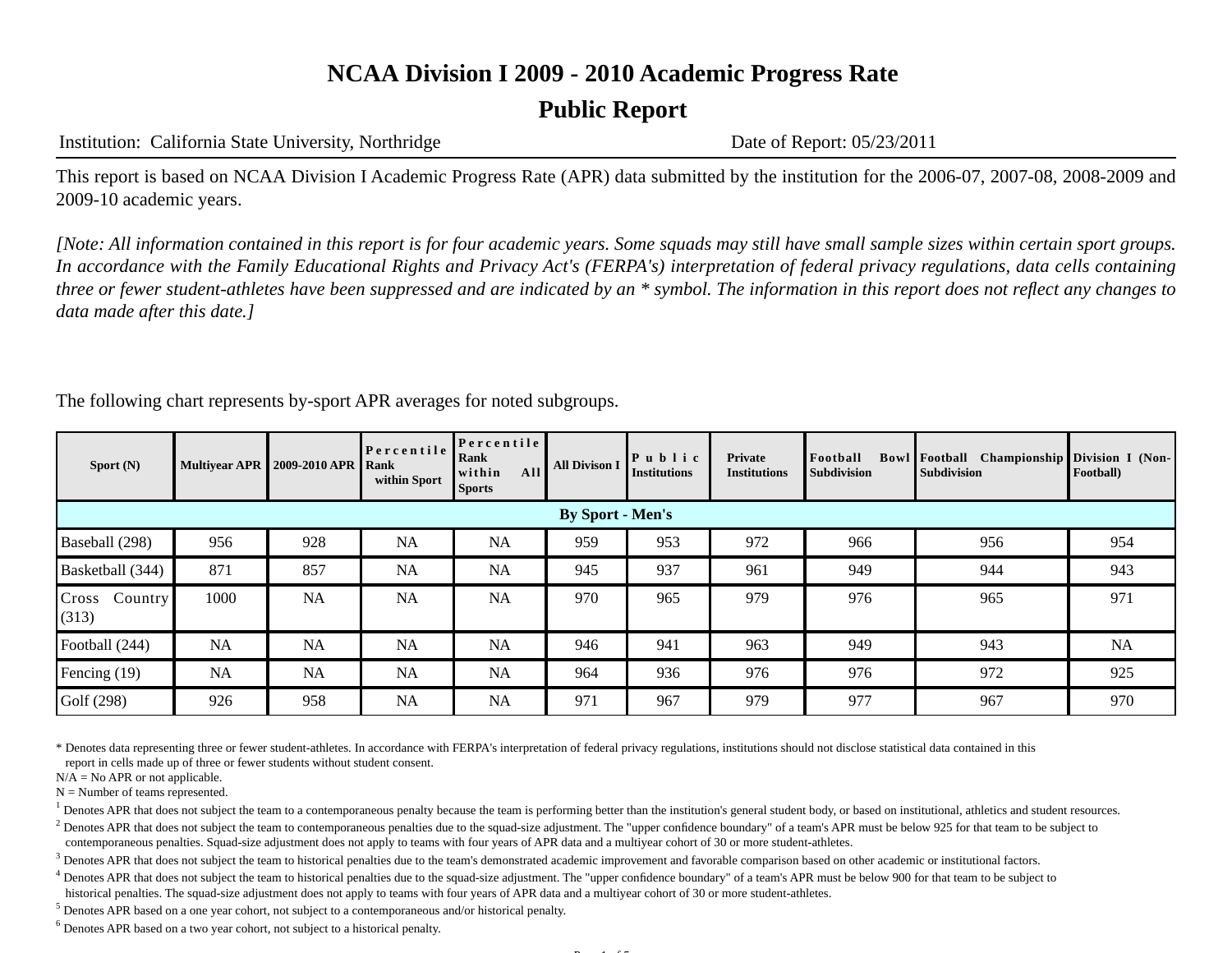### **Public Report**

Institution: California State University, Northridge Date of Report: 05/23/2011

| Sport $(N)$                |           | <b>Multivear APR 2009-2010 APR</b> | Percentile<br>Rank<br>within Sport | Percentile<br>Rank<br>All<br>within<br><b>Sports</b> | <b>All Divison I</b> | Public<br><b>Institutions</b> | <b>Private</b><br><b>Institutions</b> | Football<br><b>Subdivision</b> | Bowl Football Championship Division I (Non-<br><b>Subdivision</b> | Football) |
|----------------------------|-----------|------------------------------------|------------------------------------|------------------------------------------------------|----------------------|-------------------------------|---------------------------------------|--------------------------------|-------------------------------------------------------------------|-----------|
| Gymnastics (16)            | <b>NA</b> | <b>NA</b>                          | NA                                 | NA                                                   | 982                  | 983                           | 974                                   | 982                            | 1000                                                              | 964       |
| Ice Hockey (58)            | <b>NA</b> | <b>NA</b>                          | NA                                 | NA                                                   | 979                  | 972                           | 986                                   | 979                            | 989                                                               | 981       |
| Lacrosse $(60)$            | <b>NA</b> | <b>NA</b>                          | NA                                 | NA                                                   | 971                  | 970                           | 971                                   | 982                            | 975                                                               | 958       |
| Skiing (12)                | <b>NA</b> | NA                                 | NA                                 | NA                                                   | 972                  | 959                           | 997                                   | 965                            | 981                                                               | 970       |
| Soccer $(203)$             | 951       | 931                                | $\rm NA$                           | NA                                                   | 967                  | 960                           | 974                                   | 967                            | 971                                                               | 965       |
| Swimming $(139)$           | 964       | 1000                               | $\rm NA$                           | NA                                                   | 972                  | 967                           | 982                                   | 972                            | 970                                                               | 977       |
| Tennis $(262)$             | <b>NA</b> | NA                                 | NA                                 | <b>NA</b>                                            | 970                  | 966                           | 978                                   | 975                            | 968                                                               | 968       |
| Track,<br>Indoor<br>(257)  | 962       | 972                                | NA                                 | NA                                                   | 960                  | 953                           | 977                                   | 963                            | 957                                                               | 963       |
| Outdoor<br>Track,<br>(278) | 945       | 938                                | <b>NA</b>                          | <b>NA</b>                                            | 962                  | 955                           | 979                                   | 964                            | 960                                                               | 964       |
| Volleyball (23)            | 995       | 1000                               | $\rm NA$                           | NA                                                   | 974                  | 969                           | 981                                   | 971                            | 985                                                               | 981       |
| Water Polo (22)            | NA        | NA                                 | $\rm NA$                           | NA                                                   | 972                  | 977                           | 968                                   | 986                            | 988                                                               | 953       |
| Wrestling (82)             | NA        | NA                                 | $\rm NA$                           | NA                                                   | 958                  | 953                           | 971                                   | 960                            | 956                                                               | 957       |
| <b>By Sport - Women's</b>  |           |                                    |                                    |                                                      |                      |                               |                                       |                                |                                                                   |           |
| Basketball (342)           | 962       | 960                                | $\rm NA$                           | <b>NA</b>                                            | 968                  | 963                           | 978                                   | 970                            | 966                                                               | 969       |
| Bowling (32)               | NA        | NA                                 | $\rm NA$                           | NA                                                   | 952                  | 945                           | 967                                   | 978                            | 942                                                               | 969       |

\* Denotes data representing three or fewer student-athletes. In accordance with FERPA's interpretation of federal privacy regulations, institutions should not disclose statistical data contained in this report in cells made up of three or fewer students without student consent.

 $N/A = No$  APR or not applicable.

 $N =$  Number of teams represented.

<sup>1</sup> Denotes APR that does not subject the team to a contemporaneous penalty because the team is performing better than the institution's general student body, or based on institutional, athletics and student resources.

<sup>2</sup> Denotes APR that does not subject the team to contemporaneous penalties due to the squad-size adjustment. The "upper confidence boundary" of a team's APR must be below 925 for that team to be subject to contemporaneous penalties. Squad-size adjustment does not apply to teams with four years of APR data and a multiyear cohort of 30 or more student-athletes.

 $<sup>3</sup>$  Denotes APR that does not subject the team to historical penalties due to the team's demonstrated academic improvement and favorable comparison based on other academic or institutional factors.</sup>

 $4$  Denotes APR that does not subject the team to historical penalties due to the squad-size adjustment. The "upper confidence boundary" of a team's APR must be below 900 for that team to be subject to historical penalties. The squad-size adjustment does not apply to teams with four years of APR data and a multiyear cohort of 30 or more student-athletes.

 $<sup>5</sup>$  Denotes APR based on a one year cohort, not subject to a contemporaneous and/or historical penalty.</sup>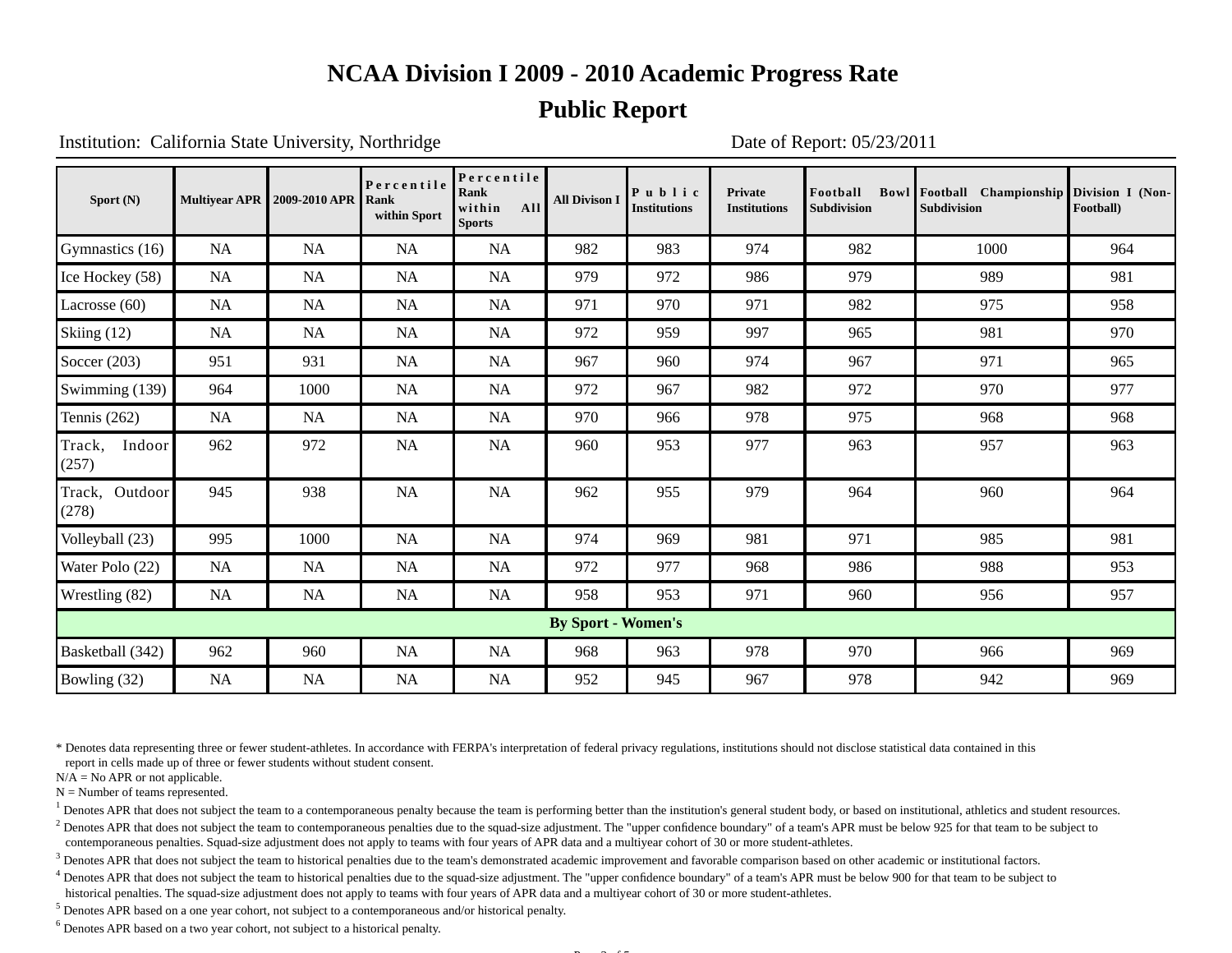### **Public Report**

Institution: California State University, Northridge Date of Report: 05/23/2011

| Sport $(N)$               |           | <b>Multiyear APR   2009-2010 APR</b> | Percentile<br>Rank<br>within Sport | Percentile<br>Rank<br>All<br>within<br><b>Sports</b> | <b>All Divison I</b> | Public<br>Institutions | <b>Private</b><br><b>Institutions</b> | Football<br><b>Subdivision</b> | Bowl Football Championship Division I (Non-<br><b>Subdivision</b> | Football) |
|---------------------------|-----------|--------------------------------------|------------------------------------|------------------------------------------------------|----------------------|------------------------|---------------------------------------|--------------------------------|-------------------------------------------------------------------|-----------|
| Country<br>Cross<br>(341) | 1000      | 1000                                 | NA                                 | <b>NA</b>                                            | 977                  | 974                    | 984                                   | 980                            | 976                                                               | 977       |
| Fencing (22)              | <b>NA</b> | <b>NA</b>                            | NA                                 | <b>NA</b>                                            | 975                  | 967                    | 978                                   | 969                            | 991                                                               | 959       |
| Field<br>Hockey<br>(79)   | NA        | NA                                   | <b>NA</b>                          | <b>NA</b>                                            | 988                  | 985                    | 991                                   | 986                            | 989                                                               | 989       |
| Golf $(253)$              | 976       | 1000                                 | NA                                 | NA                                                   | 983                  | 981                    | 989                                   | 985                            | 984                                                               | 979       |
| Gymnastics (62)           | <b>NA</b> | <b>NA</b>                            | NA                                 | NA                                                   | 988                  | 987                    | 993                                   | 987                            | 995                                                               | 980       |
| Ice Hockey (35)           | <b>NA</b> | <b>NA</b>                            | NA                                 | NA                                                   | 986                  | 982                    | 988                                   | 988                            | 993                                                               | 976       |
| Lacrosse (90)             | <b>NA</b> | <b>NA</b>                            | NA                                 | NA                                                   | 986                  | 986                    | 986                                   | 991                            | 986                                                               | 982       |
| Rowing (86)               | <b>NA</b> | NA                                   | NA                                 | NA                                                   | 985                  | 981                    | 989                                   | 982                            | 989                                                               | 986       |
| Skiing (13)               | <b>NA</b> | <b>NA</b>                            | NA                                 | <b>NA</b>                                            | 985                  | 977                    | 997                                   | 975                            | 994                                                               | 987       |
| Soccer $(321)$            | 938       | 971                                  | <b>NA</b>                          | <b>NA</b>                                            | 978                  | 973                    | 987                                   | 979                            | 976                                                               | 979       |
| Softball (288)            | 953       | 982                                  | <b>NA</b>                          | NA                                                   | 975                  | 970                    | 986                                   | 978                            | 972                                                               | 975       |
| Swimming (197)            | 975       | 975                                  | <b>NA</b>                          | NA                                                   | 983                  | 980                    | 989                                   | 983                            | 984                                                               | 984       |
| Tennis $(321)$            | 977       | 1000                                 | $\rm NA$                           | NA                                                   | 979                  | 976                    | 983                                   | 980                            | 976                                                               | 980       |
| Track,<br>Indoor<br>(311) | 970       | 1000                                 | NA                                 | <b>NA</b>                                            | 970                  | 965                    | 983                                   | 973                            | 970                                                               | 969       |

\* Denotes data representing three or fewer student-athletes. In accordance with FERPA's interpretation of federal privacy regulations, institutions should not disclose statistical data contained in this report in cells made up of three or fewer students without student consent.

 $N/A = No$  APR or not applicable.

 $N =$  Number of teams represented.

<sup>1</sup> Denotes APR that does not subject the team to a contemporaneous penalty because the team is performing better than the institution's general student body, or based on institutional, athletics and student resources.

<sup>2</sup> Denotes APR that does not subject the team to contemporaneous penalties due to the squad-size adjustment. The "upper confidence boundary" of a team's APR must be below 925 for that team to be subject to contemporaneous penalties. Squad-size adjustment does not apply to teams with four years of APR data and a multiyear cohort of 30 or more student-athletes.

 $<sup>3</sup>$  Denotes APR that does not subject the team to historical penalties due to the team's demonstrated academic improvement and favorable comparison based on other academic or institutional factors.</sup>

 $4$  Denotes APR that does not subject the team to historical penalties due to the squad-size adjustment. The "upper confidence boundary" of a team's APR must be below 900 for that team to be subject to historical penalties. The squad-size adjustment does not apply to teams with four years of APR data and a multiyear cohort of 30 or more student-athletes.

 $<sup>5</sup>$  Denotes APR based on a one year cohort, not subject to a contemporaneous and/or historical penalty.</sup>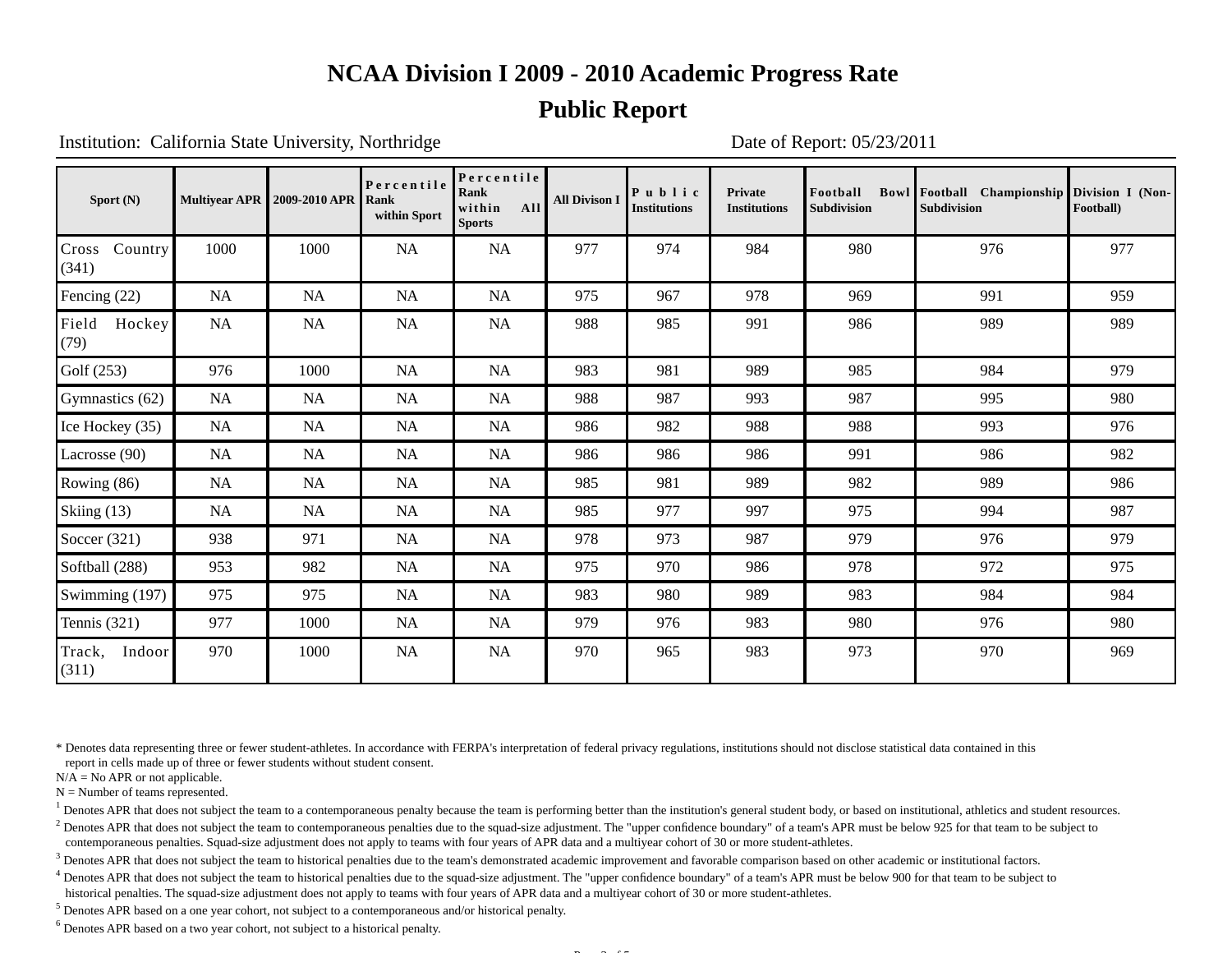### **Public Report**

Institution: California State University, Northridge Date of Report: 05/23/2011

| Sport $(N)$             | <b>Multiyear APR</b> | 2009-2010 APR   Rank | Percentile<br>within Sport | Percentile<br>Rank<br>All<br><b>I</b> within<br>Sports | <b>All Divison I</b> | $\mathbf{P}$ u b l i c<br><b>Institutions</b> | Private<br><b>Institutions</b> | Football<br><b>Subdivision</b> | <b>Bowl Football</b> Championship Division I (Non-<br><b>Subdivision</b> | Football) |
|-------------------------|----------------------|----------------------|----------------------------|--------------------------------------------------------|----------------------|-----------------------------------------------|--------------------------------|--------------------------------|--------------------------------------------------------------------------|-----------|
| Track, Outdoor<br>(318) | 971                  | 1000                 | <b>NA</b>                  | <b>NA</b>                                              | 972                  | 966                                           | 984                            | 973                            | 972                                                                      | 970       |
| Volleyball (327)        | 989                  | 977                  | <b>NA</b>                  | <b>NA</b>                                              | 978                  | 975                                           | 986                            | 980                            | 977                                                                      | 978       |
| Water Polo (33)         | 978                  | 988                  | <b>NA</b>                  | <b>NA</b>                                              | 976                  | 967                                           | 985                            | 978                            | 989                                                                      | 977       |
| <b>By Sport - Co-Ed</b> |                      |                      |                            |                                                        |                      |                                               |                                |                                |                                                                          |           |
| Rifle $(23)$            | <b>NA</b>            | <b>NA</b>            | <b>NA</b>                  | NA                                                     | 966                  | 971                                           | 931                            | 976                            | 945                                                                      | 969       |

\* Denotes data representing three or fewer student-athletes. In accordance with FERPA's interpretation of federal privacy regulations, institutions should not disclose statistical data contained in this report in cells made up of three or fewer students without student consent.

 $N/A = No$  APR or not applicable.

 $N =$  Number of teams represented.

<sup>1</sup> Denotes APR that does not subject the team to a contemporaneous penalty because the team is performing better than the institution's general student body, or based on institutional, athletics and student resources.

<sup>2</sup> Denotes APR that does not subject the team to contemporaneous penalties due to the squad-size adjustment. The "upper confidence boundary" of a team's APR must be below 925 for that team to be subject to contemporaneous penalties. Squad-size adjustment does not apply to teams with four years of APR data and a multiyear cohort of 30 or more student-athletes.

 $<sup>3</sup>$  Denotes APR that does not subject the team to historical penalties due to the team's demonstrated academic improvement and favorable comparison based on other academic or institutional factors.</sup>

 $4$  Denotes APR that does not subject the team to historical penalties due to the squad-size adjustment. The "upper confidence boundary" of a team's APR must be below 900 for that team to be subject to historical penalties. The squad-size adjustment does not apply to teams with four years of APR data and a multiyear cohort of 30 or more student-athletes.

 $<sup>5</sup>$  Denotes APR based on a one year cohort, not subject to a contemporaneous and/or historical penalty.</sup>